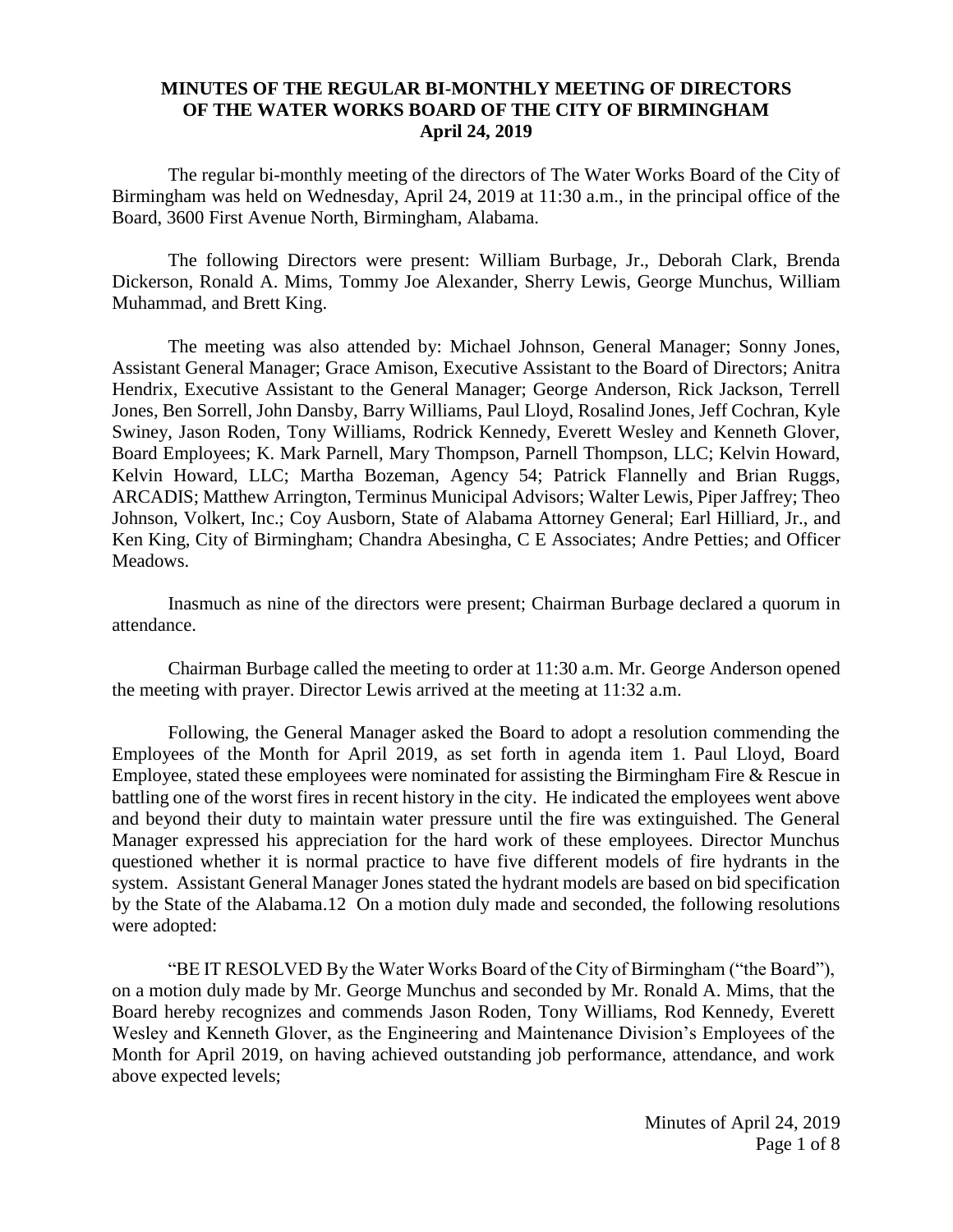BE IT FURTHER RESOLVED, that a copy of this resolution be spread upon the minutes of the Water Works Board of the City of Birmingham and a copy presented to each employee. Resolution No. 8067 is hereby adopted by unanimous vote."

\* \* \* \* \* \* \* \* \* \* \* \* \* \* \* \* \* \* \* \* \* \* \* \*

Following, the General Manager asked the board to approve Directors' actual travel expenses for the 2019 National Forum of Black Public Administrators, as set forth in agenda item 2. On a motion duly made and seconded, the following resolution was adopted:

"WHEREAS, the Board of Directors has adopted a Travel Expense Reimbursement Policy, as amended; and

WHEREAS, pursuant to Resolution No. 7683 adopted by the Board of Directors on January 16, 2019, approval was given to attend the 2019 National Forum of Black Public Administrators scheduled April 3 – 7, 2019, in Orlando, Florida; and

WHEREAS, in accordance with Act No. 2015-164, approval is requested for the following actual expenses relative to the above-referenced conference.

NOW, THEREFORE, BE IT RESOLVED, on a motion duly made by Mr. George Munchus and seconded by Mr. Brett King, that the following board member(s) be reimbursed for his or her actual expenses pertaining to said conference as follows:

- Ronald A. Mims for total actual expenses including conference registration, airfare, lodging (room and tax only), business meals and other in the amount of \$2,750.75 (as listed on the attached Itemized Travel and Business Expense Reimbursement).
- William R. Muhammad for total actual expenses including conference registration, airfare, lodging (room and tax only), business meals and other in the amount of \$2,854.21 (as listed on the attached Itemized Travel and Business Expense Reimbursement).
- Brenda J. Dickerson for total actual expenses including conference registration, airfare, lodging (room and tax only), business meals and other in the amount of \$2,977.03 (as listed on the attached Itemized Travel and Business Expense Reimbursement).
- Deborah Clark for total actual expenses including conference registration, AmTrak, lodging (room and tax only), business meals and other in the amount of \$3,024.45 (as listed on the attached Itemized Travel and Business Expense Reimbursement).

Resolution No. 8068 is hereby adopted by a roll call vote: Director Alexander, Yes; Director Clark, Yes; Director Dickerson, Yes; Director Burbage, Yes; Director Mims, Abstain; Director Lewis, Yes; Director Munchus, Yes; and Director Muhammad, Yes; and Director King, Yes."

\* \* \* \* \* \* \* \* \* \* \* \* \* \* \* \* \* \* \* \*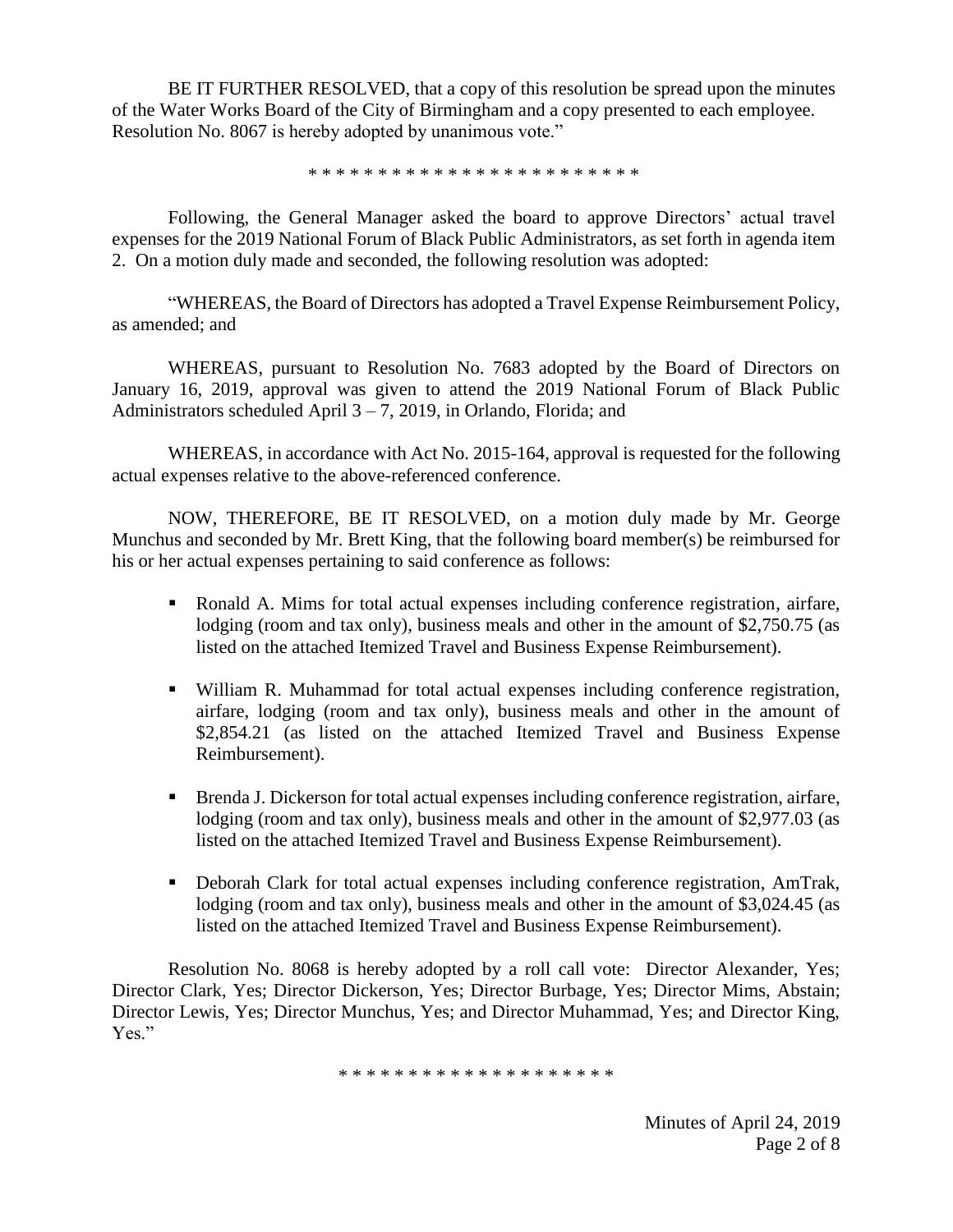Following, the General Manager asked the board to approve minutes from Regular Board of Directors' Meetings, as set forth in agenda item 3. On a motion duly made and seconded, the following resolution was adopted:

"BE IT RESOLVED By The Water Works Board of the City of Birmingham ("the Board"), on a motion duly made by Mr. Ronald A. Mims and seconded by Mr. George Munchus, that the Board hereby approves minutes of Regular Board of Directors' Meeting held March 13, 2019; and Special Board of Directors' Meeting held March 19, 2019. Resolution No. 8069 is hereby adopted by unanimous vote."

\* \* \* \* \* \* \* \* \* \* \* \* \* \* \* \* \* \* \* \* \* \* \* \* \* \*

Following, the General Manager asked the board to approve payments of invoices for professional services, as set forth in agenda items 4.1 through 4.4. The General Manager indicated staff had reviewed the invoices and recommended them for approval. On a motion duly made and seconded, the following resolution was adopted:

"BE IT RESOLVED By The Water Works Board of the City of Birmingham ("the Board"), on a motion duly made by Mr. George Munchus, and seconded by Mr. Brett King, that the Board hereby authorizes staff to execute payment to the following:

| 4.1 | Dominick Feld Hyde, P.C.             |                                                               |    |              |
|-----|--------------------------------------|---------------------------------------------------------------|----|--------------|
|     |                                      | BWWB Pension Plan performed March 6 through March 8, 2019     |    | 712.00       |
| 4.2 | Raftelis Financial Consultants, Inc. |                                                               |    |              |
|     | 4.2.1                                | Professional services related to Data Communication performed |    |              |
|     |                                      | March 2019                                                    | \$ | 580.00       |
|     | 4.2.2                                | Professional services related to Impact Fee performed         |    |              |
|     |                                      | March 2019                                                    | \$ | 691.25       |
|     | 4.2.3                                | Professional services related to Cost of Service Study        |    |              |
|     |                                      | performed March 2019                                          | \$ | 960.00       |
|     | 4.2.4                                | Professional services related to Debt Reduction performed     |    |              |
|     |                                      | March 2019                                                    | \$ | 1,158.75     |
|     | 4.2.5                                | Professional services related to Bill Frequency performed     |    |              |
|     |                                      | March 2019                                                    | \$ | 2,217.50     |
|     | 4.2.6                                | Professional services related to Miscellaneous Consulting     |    |              |
|     |                                      | performed March 2019                                          |    | 4,373.75     |
|     |                                      |                                                               |    |              |
| 4.3 | Parnell Thompson, LLC                |                                                               |    |              |
|     |                                      | For professional services rendered for March 2019             |    | \$101,016.10 |
|     |                                      |                                                               |    |              |
| 4.4 | ARCADIS, U.S.                        |                                                               |    |              |
|     |                                      | For professional services rendered for February 2019          |    | 242,726.93   |
|     |                                      |                                                               |    |              |

Resolution No. 8070 is hereby adopted by unanimous vote."

\* \* \* \* \* \* \* \* \* \* \* \* \* \* \* \* \* \*

Minutes of April 24, 2019 Page 3 of 8 Following, the General Manager asked the board to approve the issuance of a Request for Proposal (RFP) to implement SAP HR/Payroll, as recommended by the Human Resources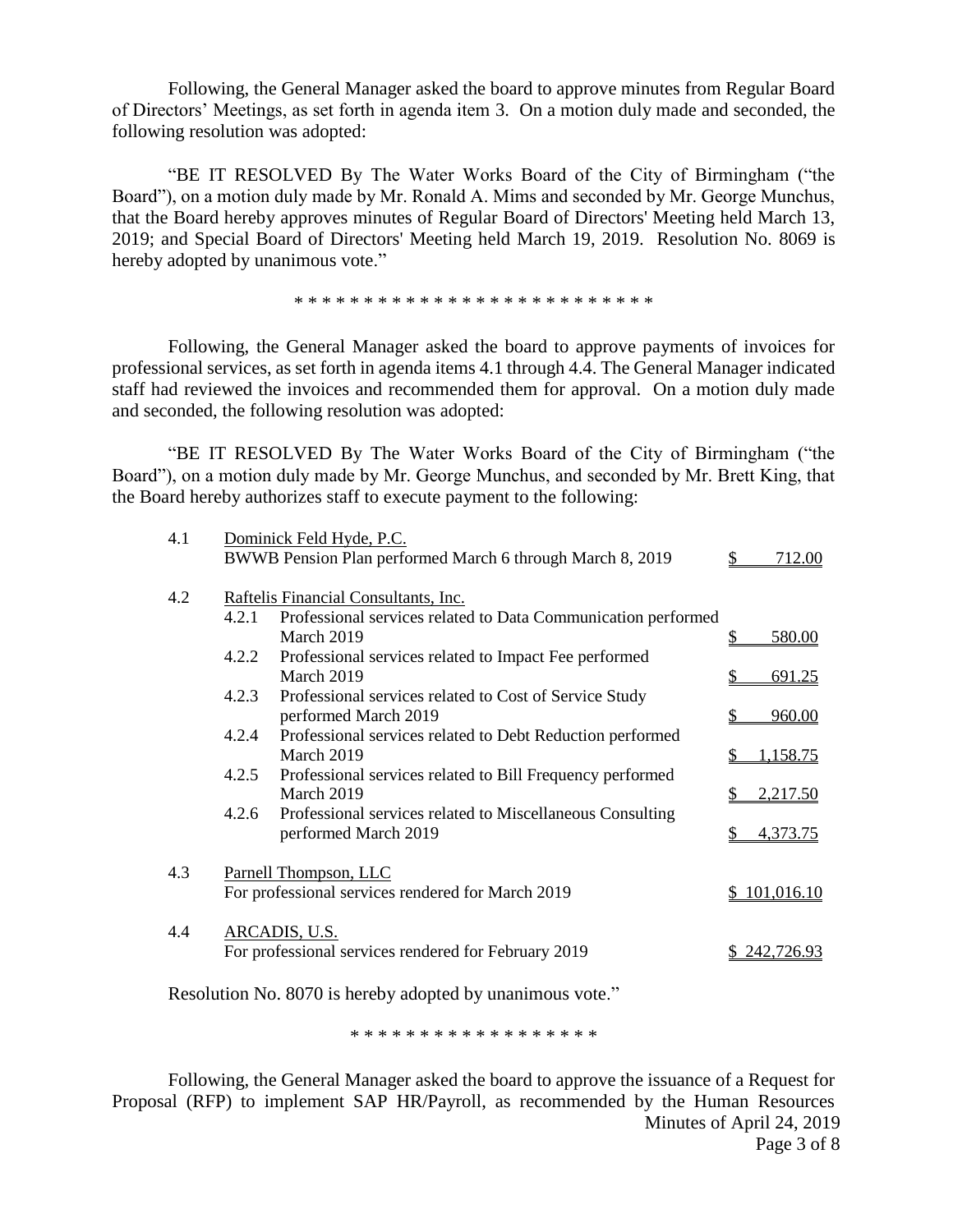Committee, as set forth in agenda item 5. Director Lewis requested an overview of this item since she was not able to attend the committee meeting. Barry Williams, BWWB employee, stated the plan is to implement the SAP module for Human Resources which would include payroll. This would allow for all data to be on one platform. Director Lewis questioned the cost of the implementation and whether additional employees would be needed. Mr. Williams stated no additional employees would be needed. He indicated the cost is estimated to be \$1.8 million. Director Lewis questioned what the timeline would be for the project and the purpose. Mr. Williams stated the estimate is 14 months to complete the project and stated it will eliminate dual entry in payroll. The General Manager asked Mr. Williams to clarify the cost associated with the project. He stated the \$1.8 million is for this particular module of the project but there is a second piece of the project. Mr. Williams stated the second piece of the project would handle onboarding, recruitment and other items that are not directly related to the processing of payroll. He indicated the implementation team will provide the total cost. The cost presented now is estimated because there are items to be identified in association with the project based on responses to the RFP. He stated a more definitive cost would be available once the RFP has been issued. Director Lewis questioned whether the additional cost would exceed the estimated \$1.8 million. Mr. Williams responded it is not anticipated for the implementation to exceed the \$1.8 million. Director Clark questioned what the timeframe for the total project is. Mr. Williams stated the entire project would be completed in 2020. Director Dickerson questioned whether this would eliminate Ultipro from the system. Mr. Williams responded yes. Director Lewis questioned whether BWWB would still have to pay Ultipro and the General Manager responded no. On a motion duly made and seconded, the following resolution was adopted:

"BE IT RESOLVED By The Water Works Board of the City of Birmingham ("the Board"), on a motion duly made by Mr. George Munchus and seconded by Dr. Brenda Dickerson, that the Board hereby approves the issuance of a Request for Proposal (RFP) to implement SAP HR/Payroll, as recommended by the Human Resources Committee. Resolution No. 8071 is hereby adopted by unanimous vote."

\* \* \* \* \* \* \* \* \* \* \* \* \* \* \* \* \* \* \* \* \* \* \* \* \* \*

Following, the General Manager asked the board to approve an amended ARC-Rated (AR) Garments and Personal Protective Equipment Policy (PPE), as recommend by the Human Resources Committee, as set forth in agenda item 6. Director Lewis requested an overview of this item since she was not able to attend the committee meeting. Assistant General Manager Jones stated employees work with high voltage equipment which can create an ARC between the employee and the equipment. He indicated correct clothing protection is needed for employees. On a motion duly made and seconded, the following resolution was adopted:

"BE IT RESOLVED By The Water Works Board of the City of Birmingham ("the Board"), on a motion duly made by Mr. Ronald A. Mims and seconded by Mr. George Munchus, that the Board hereby approves an amended ARC-Rated (AR) Garments and Personal Protective Equipment Policy (PPE), as recommended by the Human Resources Committee. Resolution No. 8072 is hereby adopted by unanimous vote."

\* \* \* \* \* \* \* \* \* \* \* \* \* \* \* \* \* \* \* \* \* \* \* \* \* \*

Minutes of April 24, 2019 Page 4 of 8 Following, the General Manager asked the board to hear Division Reports, as set forth in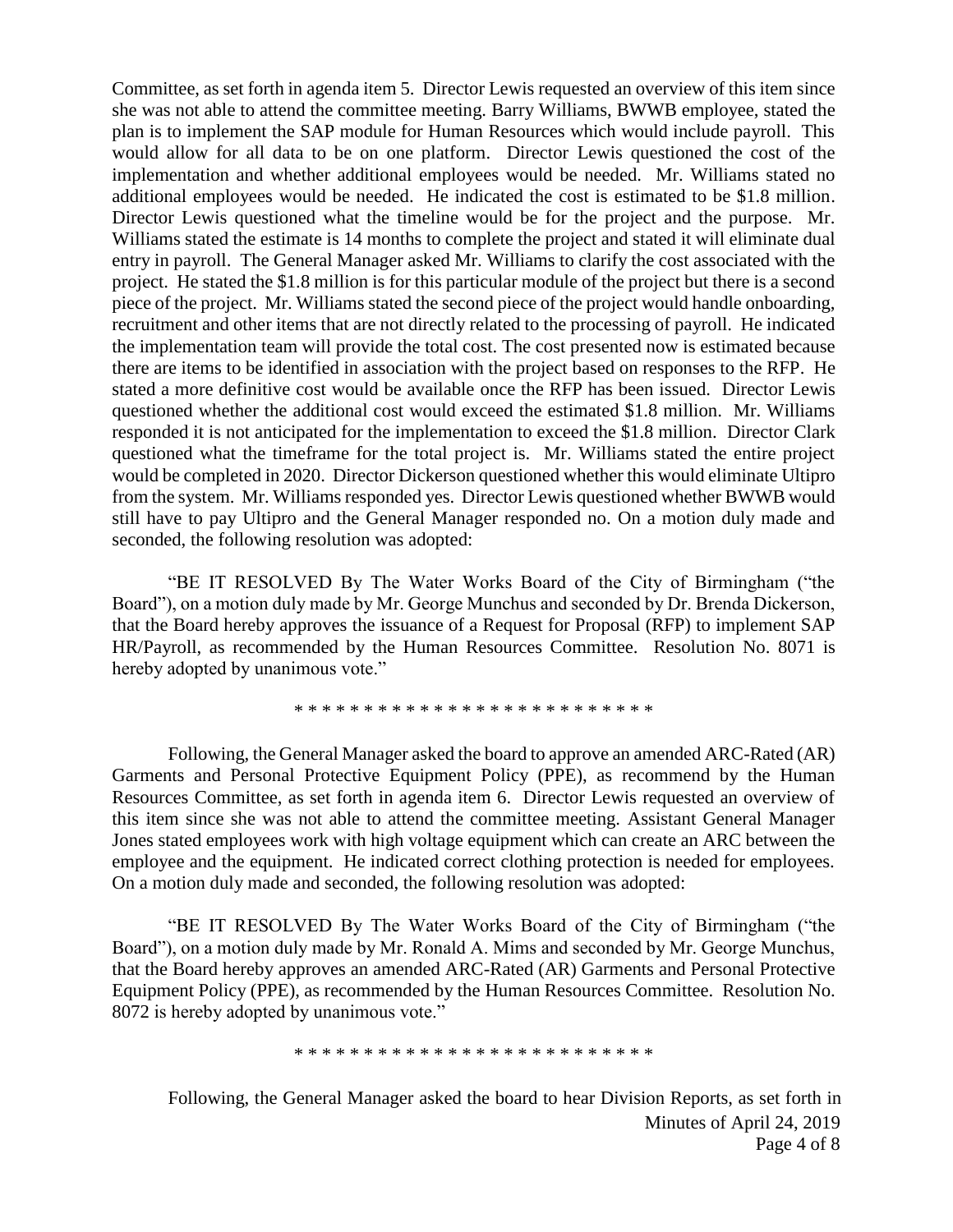agenda item 7. The General Manager presented the Finance and Administration Division report. He stated the number of customers as of March 2019 was 193,057; he reported the total assets are \$1.2 billion; he reported revenue was over budget \$541,000 and under budget \$27,000 in expenses; he reported year-to-date, \$3 million was collected in revenue from Jefferson County. Director Munchus questioned where that cash goes. The General Manager responded the money goes into the operating budget. The General Manager then reported on the monthly Jefferson County billing and collections; he gave an overview of the Large O&M variances through March 2019 where healthcare costs was under budget and there are no large claims pending; he reported contractor charges are a little over budget; paving and power costs are under budget; and chemical costs are over budget due to the treatment of water caused by increased rainfall. The General Manager reported labor costs are \$237,000 under budget and overtime is \$150,000 under budget. He indicated overtime is under the amount budgeted for 2018. Director Mims questioned whether the incident at Shades Mountain Filter Plant affect overtime and the General Manager responded yes. The General Manager then reported on reserve and paygo investments and stated there is \$94 million in the operating account and there is \$95 million in the construction fund. He stated the earnings on the overnight accounts are very good. He then gave an overview of the reserve fund summary and stated there is \$78.6 million in reserves. He stated it is estimated that paygo will be \$31.7 million at the end of the year, which will assist in funding the capital program, with bond funds being used first. He then gave an overview of the debt reduction plan; he reported on HUB participation, indicating 18.49 percent was spent with HUBs; he stated there were 644 employees and 39 vacancies as of March 2019. Director Muhammad questioned whether those vacancies would be filled, and the General Manager responded yes. Director Clark questioned whether these vacancies would be filled due to a need. The General Manager responded if a position can't be justified, it will be eliminated. The General Manager gave an overview of HomeServe's statistics and indicated there at 45,229 active policies. Director Munchus questioned whether any other water system in the State has added HomeServe based on BWWB's endorsement. Assistant General Manager Jones stated Mobile has asked for a recommendation. He indicated BWWB would earn a commission off of Mobile's commission. Director Dickerson questioned where BWWB could earn commission. Assistant General Manager Jones responded Alabama, Georgia, Mississippi and Louisiana. The General Manager then reported on overtime through March 2019 and indicated it was \$150,000 under budget. Director Muhammad questioned whether year end savings in the budget goes towards paygo. The General Manager stated the savings would go to paygo and reserves. He stated the goal for paygo will be met before 2023. Director Alexander questioned whether BWWB advertises HomeServe. Director Clark stated HomeServe was asked to advertise their program more and there needs to be follow up with them.

Following, Assistant General Manager Sonny Jones presented the Operations and Technical Services Division report. Mr. Sonny Jones stated finished water was 100.149 million gallons per day; and raw water was 115 million gallons per day. He then gave an overview of rainfall for the system; storage levels for lakes Purdy and Inland are overflowing; delivery for 2018 versus 2019 year-to-date is 100 MGD; also he gave an overview of raw water customers; power costs are \$40,000 under budget year-to-date; and chemical costs were \$152,000 over budget.

Following, Mr. Jones then presented the Engineering and Maintenance Division Report. He stated \$11.2 million of the \$63 million budget has been spent. He then gave an overview of Capital project highlights. Director Munchus questioned whether the Carson Loop project should be starting soon. Assistant General Manager Jones stated the project is moving a piece at a time. Director Muhammad questioned how long Carson Loop was included as a project and Assistant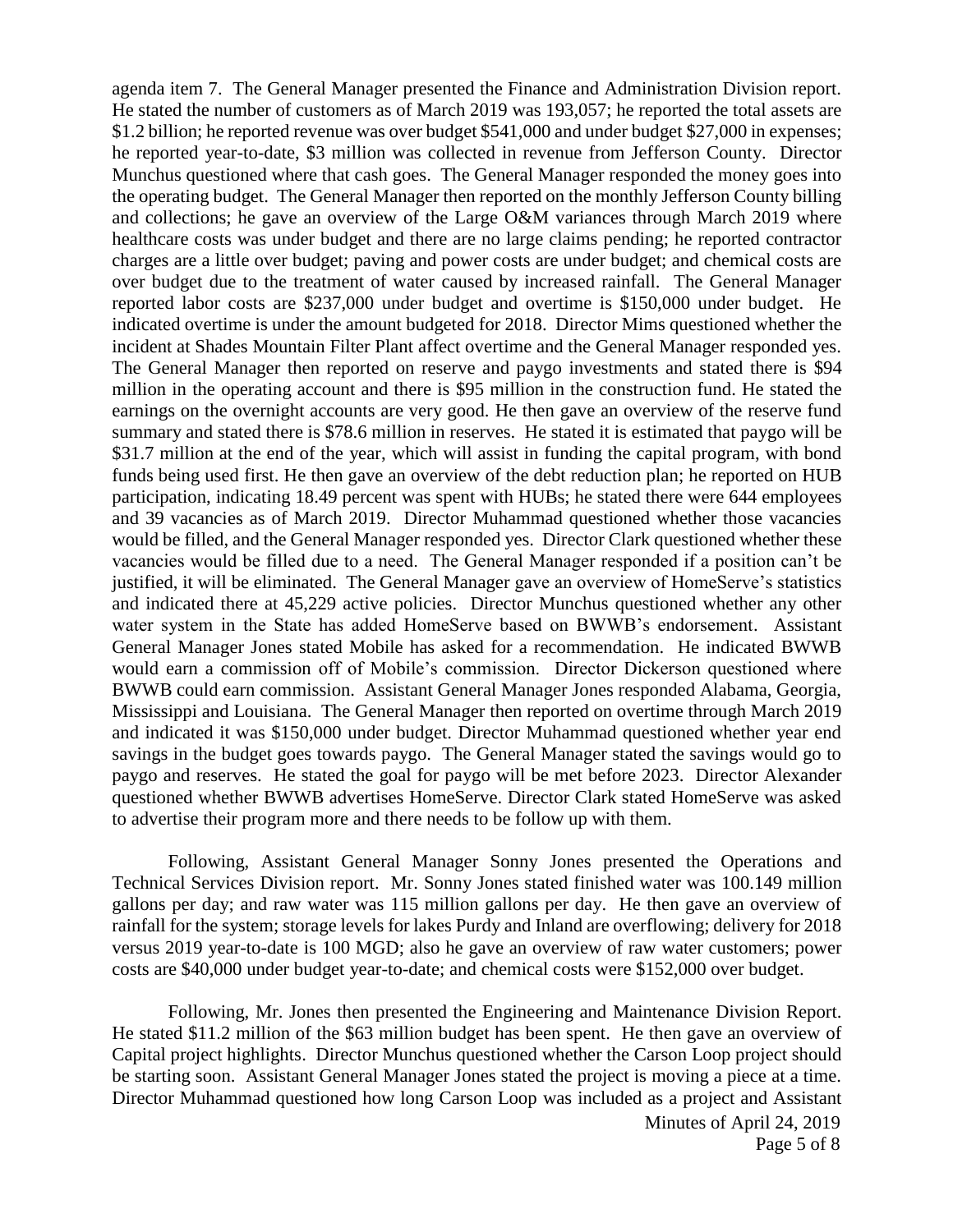General Manager Jones responded since 2000. Director Muhammad responded he feels the project can continue to be delayed. The General Manager stated the purpose of Carson Loop was to ease the supply of water to the southern part of the system. Assistant General Manager Jones then reported System Development replaced 7,169 feet of main year-to-date; and stated 407 leak orders have been completed. Director Munchus questioned the status of Carson Loop Phase 6D. Assistant General Manager Jones responded Carson Loop Phase 8A is more of a priority than Phase 6D; however, Phase 6D has been designed.

Following, the General Manager asked the Board to discuss New Business as set forth in agenda item 8. Director Clark stated Grace Amison, Board Employee, stated in December 2018 that she would retire, and the board needs to look at giving her time to train someone for the Executive Assistant to the Board of Directors position. Director King questioned Ms. Amison if she still planned on retiring this year and Ms. Amison responded yes. Director Clark stated Ms. Amison's date may move up and she doesn't want the board to not have someone in the position who has not been properly trained. Director Mims stated the board would need to determine what the responsibilities are for the position which would dictate grade and pay. Director Alexander indicated time should not be wasted. Director Lewis stated the board could get with Ms. Amison to write a job description. She stated the board needs to decide whether there would be one or two positions. Ms. Amison stated she suggests two positions. Director Alexander requested Ms. Amison provide a job description by the next board meeting. Ms. Amison indicated a job description has already been written. Director Muhammad questioned whether employee's pay for the position would be hidden. Board Attorney Mark Parnell stated employees pay information is public information.

Next, Director Mims stated he would like research to be done regarding per diem. He stated he would like to know if the board is in line with what other companies are paying. Director Muhammad then made a motion to increase the per diem and Director Munchus seconded the motion. A discussion then ensued. The General Manager stated in 2010 the per diem was determined based on the Internal Revenue Service per diem rate. Board Attorney Mark Parnell stated making a motion to increase per diem without knowing the amount the board wants to increase it to, needs to be clarified. A discussion then ensued. Director Lewis stated directors have the option to turn in receipts or take per diem. Director Muhammad clarified his motion to increase the per diem to \$100 per day and Director Munchus seconded the motion. Mr. Parnell questioned Ms. Amison the total cost of per diem. Ms. Amison responded the total cost is \$65 per day. The General Manager stated board and employee travel has always been consistent; therefore, this increase would apply to all travel. Director Muhammad responded not necessarily. A discussion then ensued. Chairman Burbage clarified that he did not hear that the motion applied only to the board. He stated that the per diem should be across the board; therefore, it would be for the board and employees. Director Clark stated she feels more research should be done before changing the per diem amount. Mr. Parnell stated if the board were to raise the per diem \$100 and the IRS says per diem is \$65, he then questioned whether any amount between \$65-\$100 would be taxable. Chairman Burbage stated the IRS states the maximum they would allow for a tax return; however, that doesn't necessarily mean that that would be the amount you could get paid from an employer. He stated the taxable amount could very well be the difference between the two amounts. Mr. Parnell stated it is within the board's purview to modify the amount; however, the prudent thing to do would be to research. Director Muhammad stated he has based on the fact that the per diem has not changed since 2009. Chairman Burbage then called for a vote on the motion. The following resolution was adopted:

> Minutes of April 24, 2019 Page 6 of 8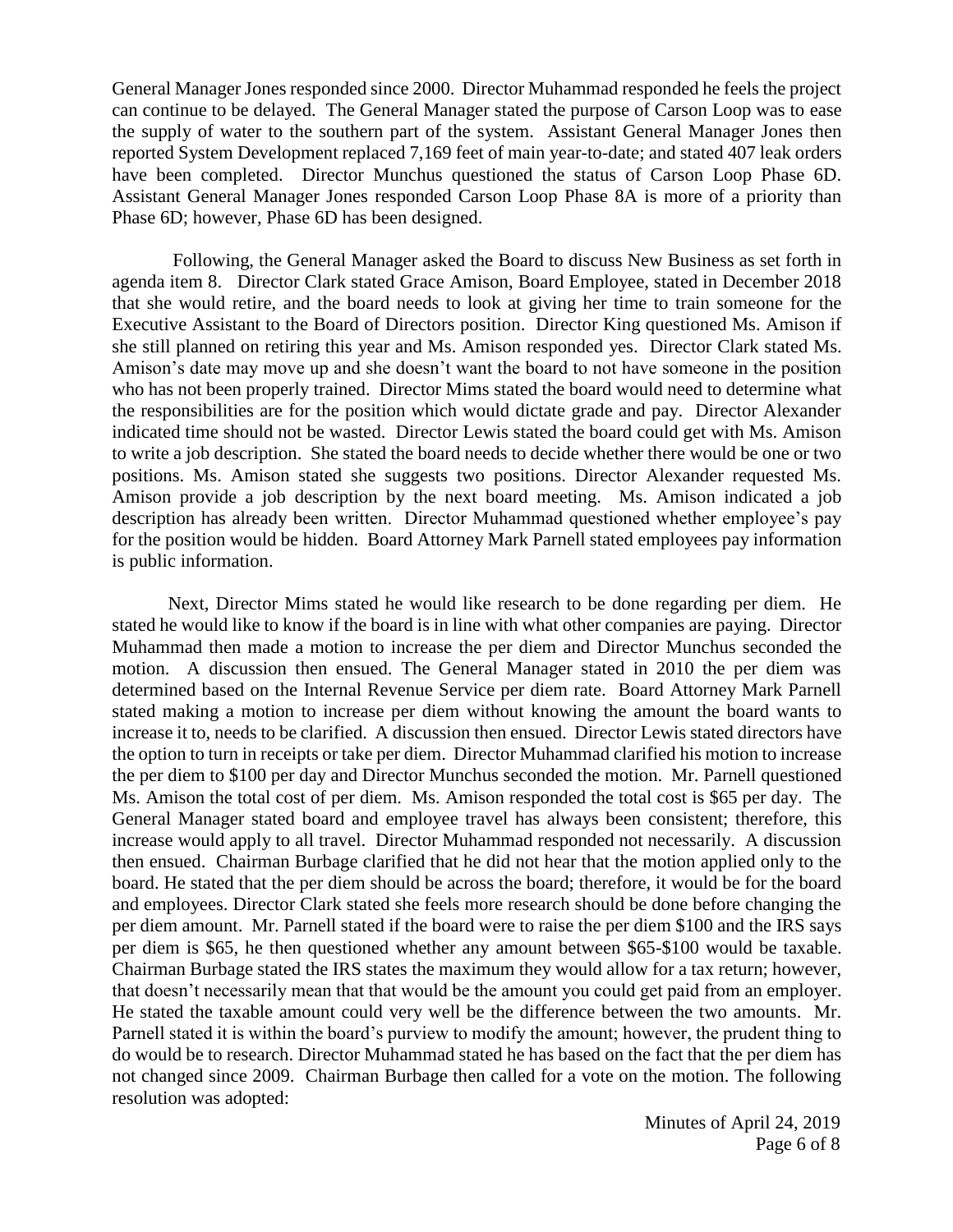"BE IT RESOLVED By The Water Works Board of the City of Birmingham ("the Board"), on a motion duly made by Mr. William Muhammad, and seconded by Mr. George Munchus, that the Board hereby to approve revisions pertaining to the Board of Directors' and employees' Travel Reimbursement Policy relative to increasing the daily per diem from \$65 per day to \$100.00 per day.

Resolution No. 8073 is hereby adopted by a roll call vote: Director Alexander, Yes; Director Clark, Abstain; Director Dickerson, Yes; Director Burbage, Yes; Director Mims, Yes; Director Lewis, No; Director Munchus, Yes; and Director Muhammad, Yes; and Director King, No."

\* \* \* \* \* \* \* \* \* \* \* \* \* \* \* \* \* \* \* \*

Next, Director Muhammad made a motion to have a succession plan be drafted within 30 days due to the number of employees that are up for retirement and said plan to be presented to the board and Director Munchus seconded the motion. Chairman Burbage stated a motion had been made and seconded, and he then asked for further discussion. The General Manager stated there is a succession plan in place that identifies who possible successors could be for managers retiring within two years. Director Clark questioned whether there are plans to come up with a comprehensive strategic plan. The General Manager stated he will present a draft of the long-term strategy. Director Lewis stated a new strategic plan needs to be a workshop. Director Muhammad then clarified his motion to state a draft succession plan be presented in 30 days. Director Munchus then seconded the motion. The General Manager stated they would like to make a presentation at the Human Resources Committee meeting regarding the succession plan. Chairman Burbage then called for a vote. The following resolution was adopted:

"BE IT RESOLVED By The Water Works Board of the City of Birmingham ("the Board"), on a motion duly made by Mr. William Muhammad, and seconded by Mr. George Munchus, that the Board hereby requests management to provide and present a draft succession plan to the board within 30 days. Resolution No. 8074 is hereby adopted by unanimous vote."

\* \* \* \* \* \* \* \* \* \* \* \* \* \* \* \* \* \* \* \*

Next, Director Muhammad stated there needs to be cost overrun policy. Director Lewis stated there does need to be a policy on cost overrun on percentage. Assistant General Manager Jones stated it was decided that a presentation was to be made to the Executive Committee and management is currently working on that. He indicated the goal is 5 percent. A discussion then ensued. Director Lewis questioned whether this item should go before the Engineering & Maintenance Committee. Mr. Parnell questioned Ms. Amison whether the board passed a resolution to discuss this item in the Executive Committee and Ms. Amison responded yes.

Next, Director Dickerson requested Chairman Burbage to give the board an update on Polihire. Chairman Burbage then recognized the General Manager to responded to Director Dickerson. The General Manager stated an agreement was finalized with Polihire and they have agreed to find placements within 90 days for the Assistant General Manager positions. He stated Polihire will provide updates to the board. Director Dickerson questioned who would be in the initial meeting. The General Manager responded there will be several meetings; however, the initial meeting would consist of the General Manager, Assistant General Manager Jones and